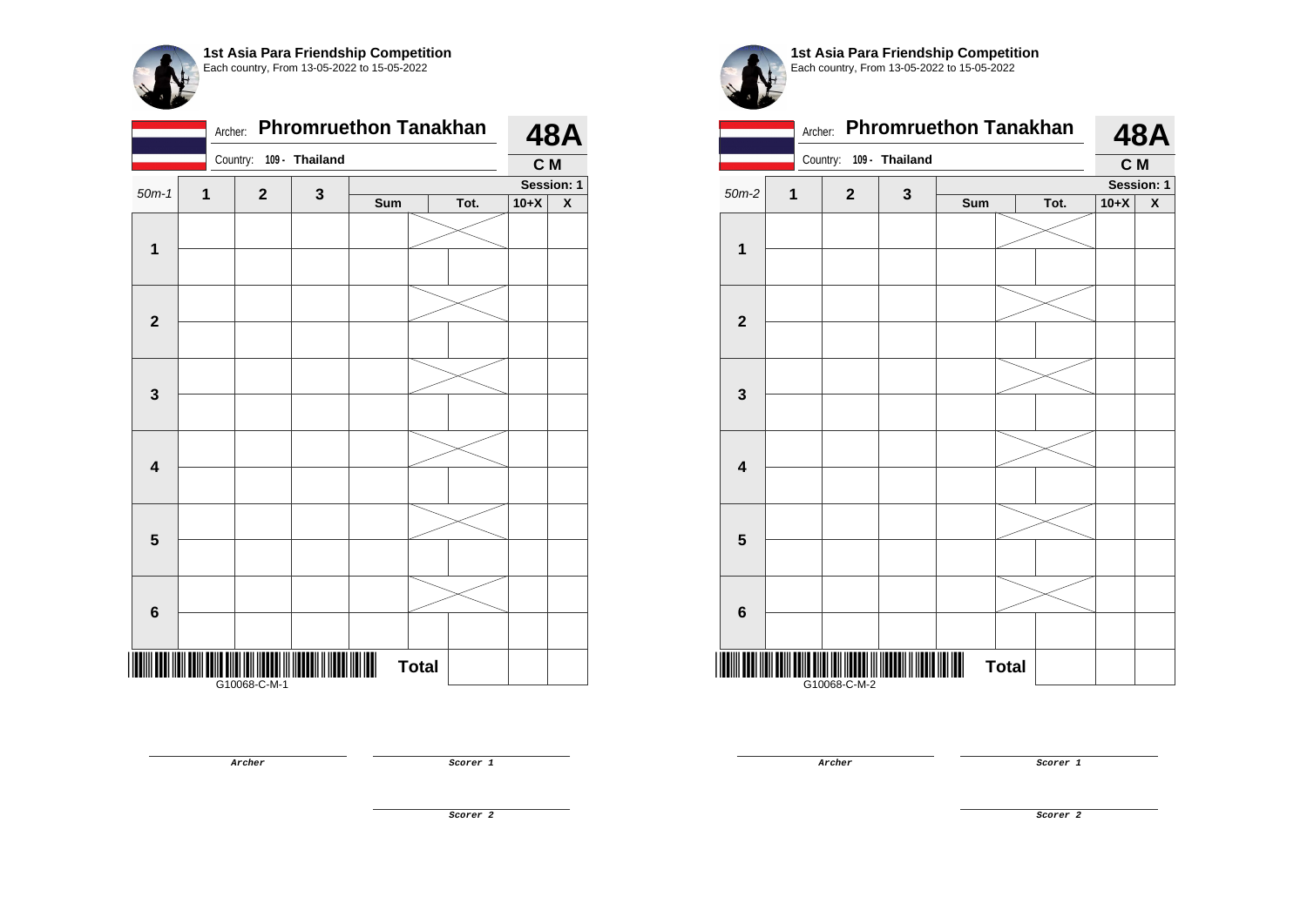

|                         | Archer: |              |                | <b>Comsan Singpirom</b> |              |      |        | <b>49A</b>              |
|-------------------------|---------|--------------|----------------|-------------------------|--------------|------|--------|-------------------------|
|                         |         | Country:     | 109 - Thailand |                         |              |      | C M    |                         |
| $50m-1$                 | 1       | $\mathbf{2}$ | 3              |                         |              |      |        | Session: 1              |
|                         |         |              |                | Sum                     |              | Tot. | $10+X$ | $\overline{\textbf{X}}$ |
|                         |         |              |                |                         |              |      |        |                         |
| $\mathbf 1$             |         |              |                |                         |              |      |        |                         |
|                         |         |              |                |                         |              |      |        |                         |
| $\mathbf{2}$            |         |              |                |                         |              |      |        |                         |
|                         |         |              |                |                         |              |      |        |                         |
| $\mathbf 3$             |         |              |                |                         |              |      |        |                         |
|                         |         |              |                |                         |              |      |        |                         |
| $\overline{\mathbf{4}}$ |         |              |                |                         |              |      |        |                         |
|                         |         |              |                |                         |              |      |        |                         |
| $5\phantom{1}$          |         |              |                |                         |              |      |        |                         |
|                         |         |              |                |                         |              |      |        |                         |
| 6                       |         |              |                |                         |              |      |        |                         |
|                         |         |              |                |                         | <b>Total</b> |      |        |                         |
|                         |         | G10059-C-M-1 |                |                         |              |      |        |                         |



**1st Asia Para Friendship Competition** Each country, From 13-05-2022 to 15-05-2022

|                         | Archer: |              | <b>Comsan Singpirom</b> |     |              |      |        | <b>49A</b>         |
|-------------------------|---------|--------------|-------------------------|-----|--------------|------|--------|--------------------|
|                         |         | Country:     | 109 - Thailand          |     |              |      | C M    |                    |
| $50m-2$                 | 1       | $\mathbf{2}$ | $\mathbf 3$             |     |              |      |        | Session: 1         |
|                         |         |              |                         | Sum |              | Tot. | $10+X$ | $\pmb{\mathsf{X}}$ |
| 1                       |         |              |                         |     |              |      |        |                    |
|                         |         |              |                         |     |              |      |        |                    |
|                         |         |              |                         |     |              |      |        |                    |
| $\mathbf{2}$            |         |              |                         |     |              |      |        |                    |
|                         |         |              |                         |     |              |      |        |                    |
| 3                       |         |              |                         |     |              |      |        |                    |
| $\overline{\mathbf{4}}$ |         |              |                         |     |              |      |        |                    |
|                         |         |              |                         |     |              |      |        |                    |
| 5                       |         |              |                         |     |              |      |        |                    |
|                         |         |              |                         |     |              |      |        |                    |
|                         |         |              |                         |     |              |      |        |                    |
| 6                       |         |              |                         |     |              |      |        |                    |
| ║║                      |         | G10059-C-M-2 |                         |     | <b>Total</b> |      |        |                    |

**Archer Scorer 1**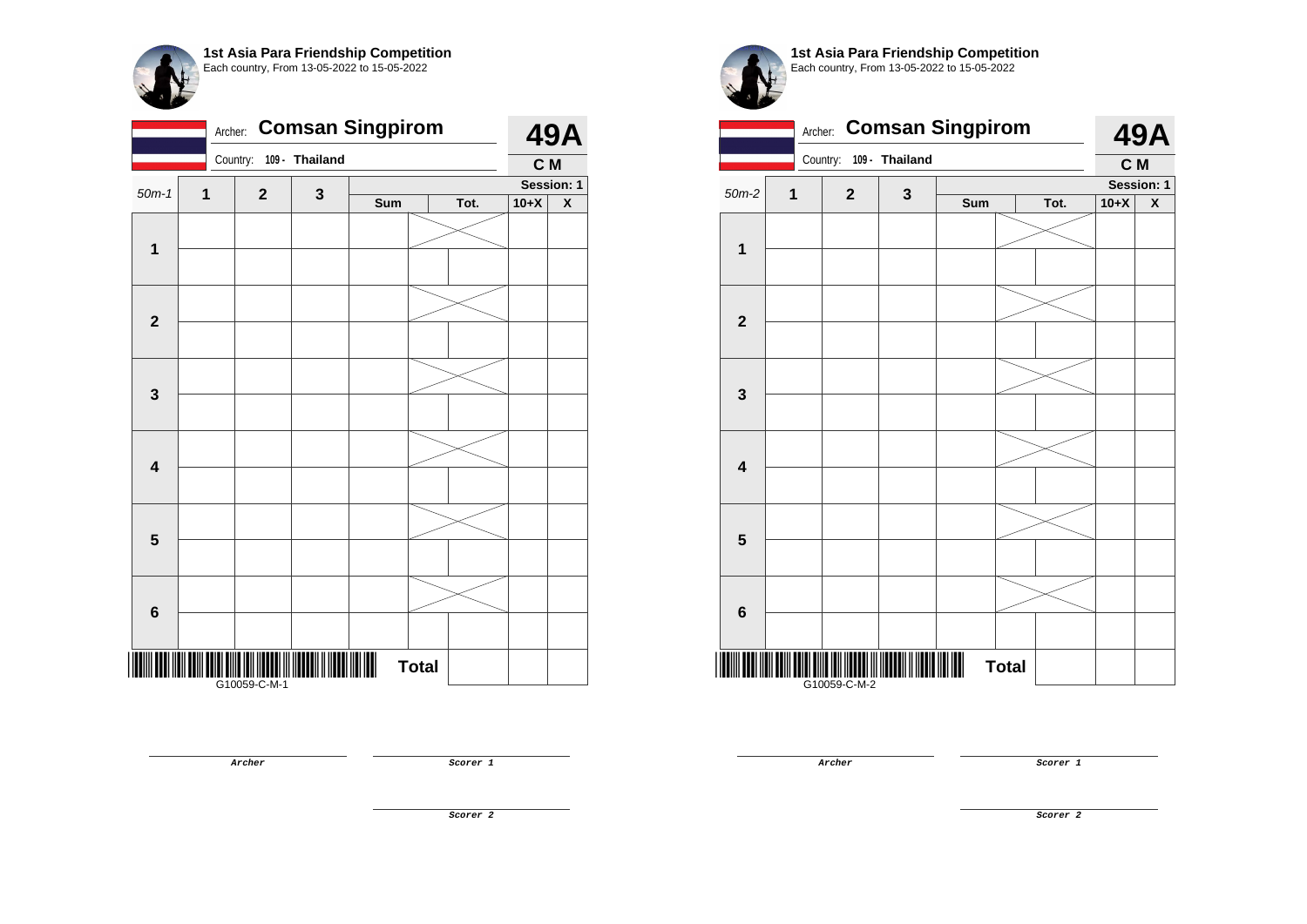

|                         | Archer: |              | <b>Sakon Inkaew</b> |     |              |      |        | <b>50A</b>              |
|-------------------------|---------|--------------|---------------------|-----|--------------|------|--------|-------------------------|
|                         |         | Country:     | 109 - Thailand      |     |              |      | C M    |                         |
| $50m-1$                 | 1       | $\mathbf{2}$ | 3                   |     |              |      |        | Session: 1              |
|                         |         |              |                     | Sum |              | Tot. | $10+X$ | $\overline{\textbf{X}}$ |
|                         |         |              |                     |     |              |      |        |                         |
| $\mathbf 1$             |         |              |                     |     |              |      |        |                         |
| $\mathbf{2}$            |         |              |                     |     |              |      |        |                         |
|                         |         |              |                     |     |              |      |        |                         |
| $\mathbf 3$             |         |              |                     |     |              |      |        |                         |
|                         |         |              |                     |     |              |      |        |                         |
| $\overline{\mathbf{4}}$ |         |              |                     |     |              |      |        |                         |
|                         |         |              |                     |     |              |      |        |                         |
|                         |         |              |                     |     |              |      |        |                         |
| $5\phantom{1}$          |         |              |                     |     |              |      |        |                         |
|                         |         |              |                     |     |              |      |        |                         |
| $\bf 6$                 |         |              |                     |     |              |      |        |                         |
|                         |         |              |                     |     | <b>Total</b> |      |        |                         |
|                         |         |              |                     |     |              |      |        |                         |



|                         | Archer: |              | <b>Sakon Inkaew</b> |     |              |      |        | <b>50A</b>         |
|-------------------------|---------|--------------|---------------------|-----|--------------|------|--------|--------------------|
|                         |         | Country:     | 109 - Thailand      |     |              |      | C M    |                    |
| $50m-2$                 | 1       | $\mathbf{2}$ | $\mathbf 3$         |     |              |      |        | Session: 1         |
|                         |         |              |                     | Sum |              | Tot. | $10+X$ | $\pmb{\mathsf{X}}$ |
| 1                       |         |              |                     |     |              |      |        |                    |
|                         |         |              |                     |     |              |      |        |                    |
|                         |         |              |                     |     |              |      |        |                    |
| $\mathbf{2}$            |         |              |                     |     |              |      |        |                    |
|                         |         |              |                     |     |              |      |        |                    |
| 3                       |         |              |                     |     |              |      |        |                    |
|                         |         |              |                     |     |              |      |        |                    |
| $\overline{\mathbf{4}}$ |         |              |                     |     |              |      |        |                    |
|                         |         |              |                     |     |              |      |        |                    |
| $5\phantom{.0}$         |         |              |                     |     |              |      |        |                    |
|                         |         |              |                     |     |              |      |        |                    |
| $6\phantom{1}$          |         |              |                     |     |              |      |        |                    |
|                         |         | G10060-C-M-2 |                     |     | <b>Total</b> |      |        |                    |

**Archer Scorer 1** 

**Archer Scorer 1** 

**Scorer 2**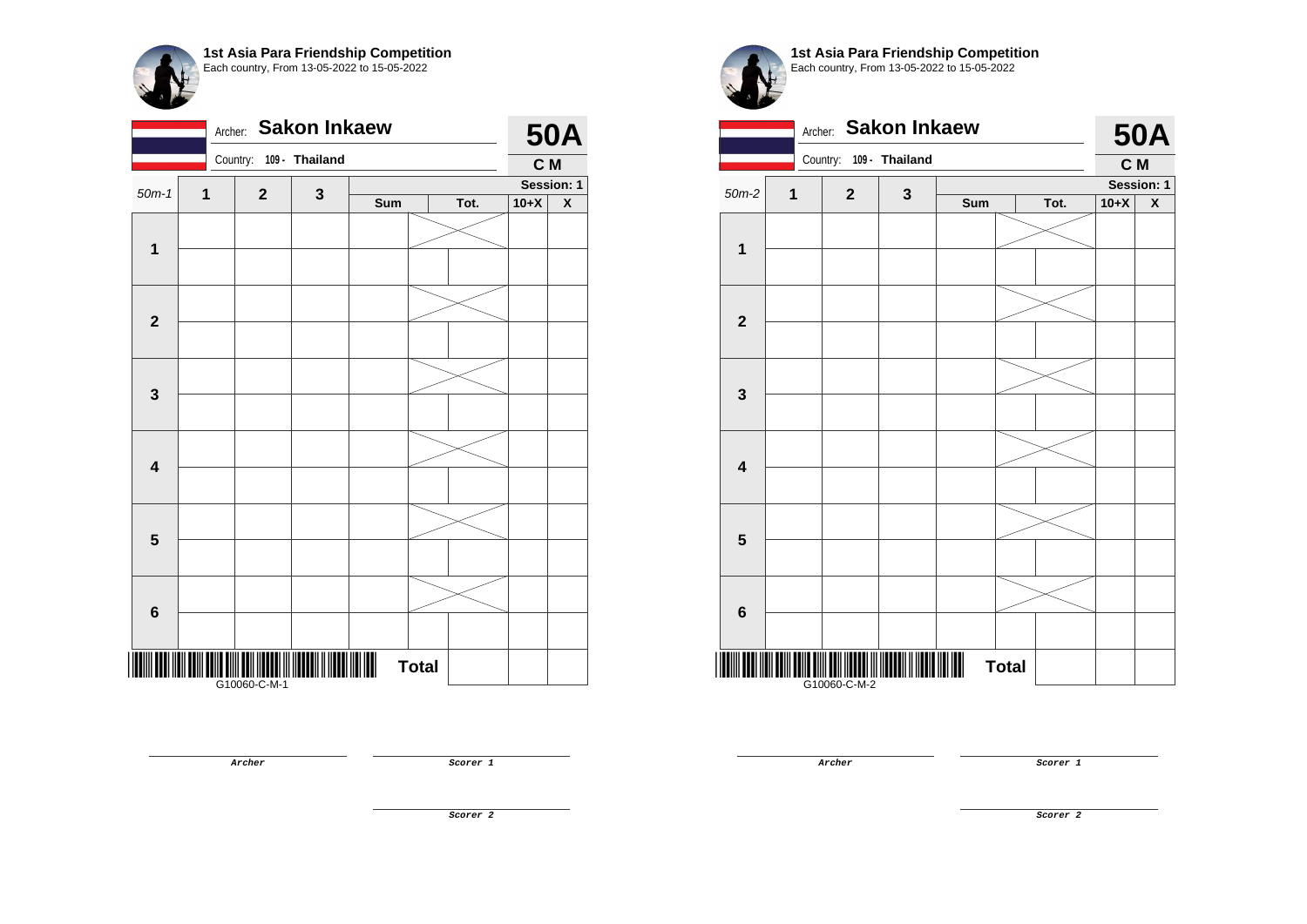

|                         | Archer: |                   |                | Phannibha Srathongmaew |              |      |        | <b>51A</b>         |
|-------------------------|---------|-------------------|----------------|------------------------|--------------|------|--------|--------------------|
|                         |         | Country:          | 109 - Thailand |                        |              |      | C W    |                    |
| $50m-1$                 | 1       | $\mathbf 2$       | 3              |                        |              |      |        | Session: 1         |
|                         |         |                   |                | Sum                    |              | Tot. | $10+X$ | $\pmb{\mathsf{X}}$ |
|                         |         |                   |                |                        |              |      |        |                    |
| $\mathbf{1}$            |         |                   |                |                        |              |      |        |                    |
| $\mathbf{2}$            |         |                   |                |                        |              |      |        |                    |
|                         |         |                   |                |                        |              |      |        |                    |
| $\mathbf{3}$            |         |                   |                |                        |              |      |        |                    |
|                         |         |                   |                |                        |              |      |        |                    |
| $\overline{\mathbf{4}}$ |         |                   |                |                        |              |      |        |                    |
|                         |         |                   |                |                        |              |      |        |                    |
|                         |         |                   |                |                        |              |      |        |                    |
| $5\phantom{1}$          |         |                   |                |                        |              |      |        |                    |
|                         |         |                   |                |                        |              |      |        |                    |
| $6\phantom{1}$          |         |                   |                |                        |              |      |        |                    |
|                         |         |                   |                |                        | <b>Total</b> |      |        |                    |
|                         |         | <br> G10067-C-W-1 |                |                        |              |      |        |                    |

|                         | Archer:  |              |                | Phannibha Srathongmaew |              |      |        | <b>51A</b>              |
|-------------------------|----------|--------------|----------------|------------------------|--------------|------|--------|-------------------------|
|                         | Country: |              | 109 - Thailand |                        |              |      | C W    |                         |
| $50m-2$                 | 1        | $\mathbf 2$  | $\mathbf 3$    |                        |              |      |        | Session: 1              |
|                         |          |              |                | Sum                    |              | Tot. | $10+X$ | $\overline{\mathbf{x}}$ |
|                         |          |              |                |                        |              |      |        |                         |
| 1                       |          |              |                |                        |              |      |        |                         |
|                         |          |              |                |                        |              |      |        |                         |
| $\mathbf{2}$            |          |              |                |                        |              |      |        |                         |
|                         |          |              |                |                        |              |      |        |                         |
| 3                       |          |              |                |                        |              |      |        |                         |
| $\overline{\mathbf{4}}$ |          |              |                |                        |              |      |        |                         |
|                         |          |              |                |                        |              |      |        |                         |
| 5                       |          |              |                |                        |              |      |        |                         |
|                         |          |              |                |                        |              |      |        |                         |
| $6\phantom{1}6$         |          |              |                |                        |              |      |        |                         |
|                         |          |              |                |                        |              |      |        |                         |
|                         |          | G10067-C-W-2 |                |                        | <b>Total</b> |      |        |                         |

**Archer Scorer 1** 

**Archer Scorer 1**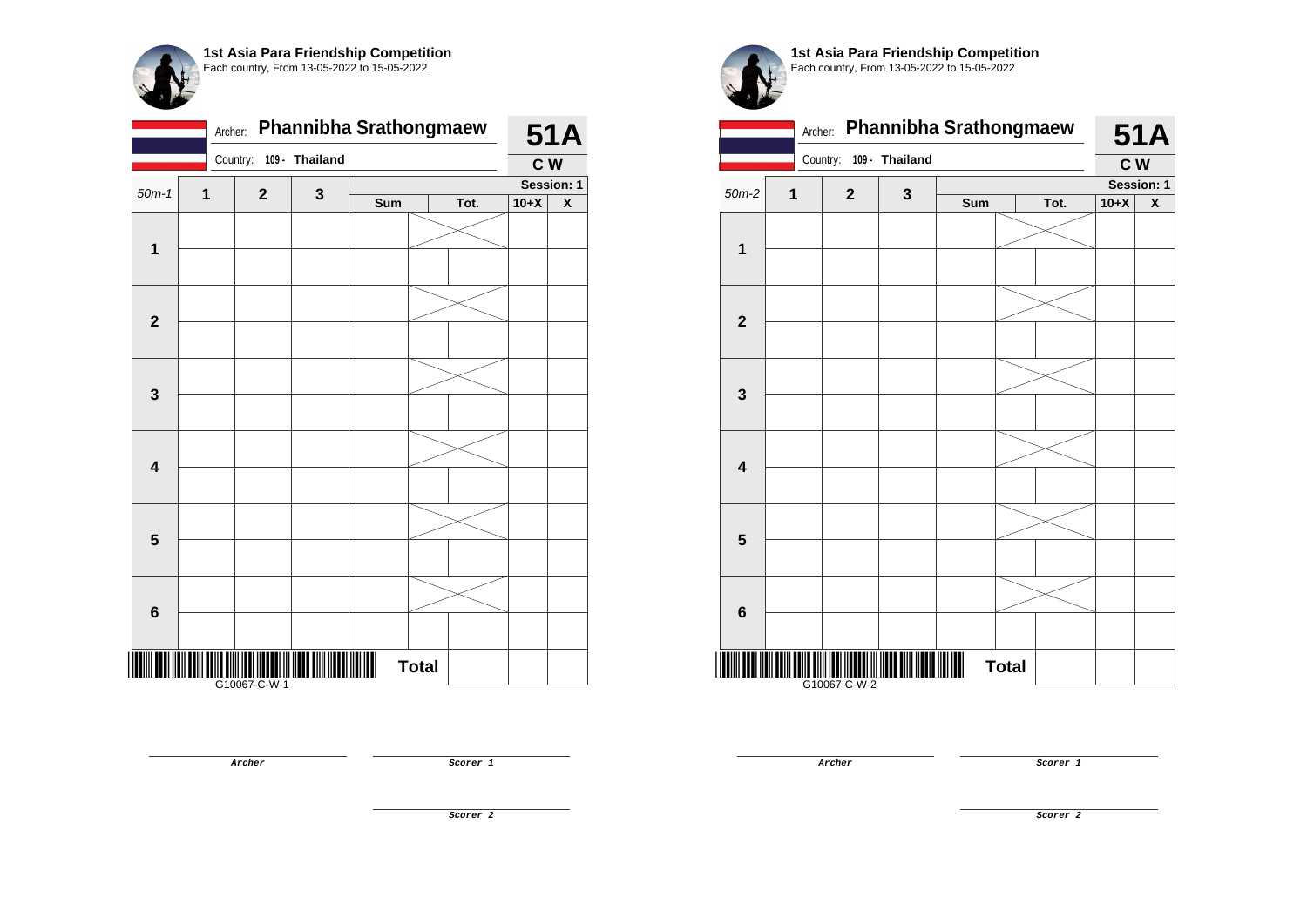

|                         | Archer: |              |                | Praphaporn Homjanthuek |              |      |        | <b>52A</b>         |
|-------------------------|---------|--------------|----------------|------------------------|--------------|------|--------|--------------------|
|                         |         | Country:     | 109 - Thailand |                        |              |      | C W    |                    |
| $50m-1$                 | 1       | $\mathbf{2}$ | 3              |                        |              |      |        | Session: 1         |
|                         |         |              |                | Sum                    |              | Tot. | $10+X$ | $\pmb{\mathsf{X}}$ |
|                         |         |              |                |                        |              |      |        |                    |
| $\mathbf 1$             |         |              |                |                        |              |      |        |                    |
|                         |         |              |                |                        |              |      |        |                    |
|                         |         |              |                |                        |              |      |        |                    |
| $\mathbf{2}$            |         |              |                |                        |              |      |        |                    |
|                         |         |              |                |                        |              |      |        |                    |
|                         |         |              |                |                        |              |      |        |                    |
|                         |         |              |                |                        |              |      |        |                    |
| $\mathbf{3}$            |         |              |                |                        |              |      |        |                    |
|                         |         |              |                |                        |              |      |        |                    |
|                         |         |              |                |                        |              |      |        |                    |
| $\overline{\mathbf{4}}$ |         |              |                |                        |              |      |        |                    |
|                         |         |              |                |                        |              |      |        |                    |
|                         |         |              |                |                        |              |      |        |                    |
| $5\phantom{1}$          |         |              |                |                        |              |      |        |                    |
|                         |         |              |                |                        |              |      |        |                    |
|                         |         |              |                |                        |              |      |        |                    |
|                         |         |              |                |                        |              |      |        |                    |
| $\bf 6$                 |         |              |                |                        |              |      |        |                    |
|                         |         |              |                |                        |              |      |        |                    |
|                         |         |              |                |                        | <b>Total</b> |      |        |                    |
|                         |         | G10061-C-W-1 |                |                        |              |      |        |                    |

Archer: **Praphaporn Homjanthuek**  Country: **109 - Thailand 52A C W** 50m-2 **1 2 3 Session: 1 Sum Tot. 10+X X 1 2 3 4 5 6** <mark>if the memory when the new text new t</mark> G10061-C-W-2 **Total** 

**Archer Scorer 1** 

**Archer Scorer 1** 

**Scorer 2**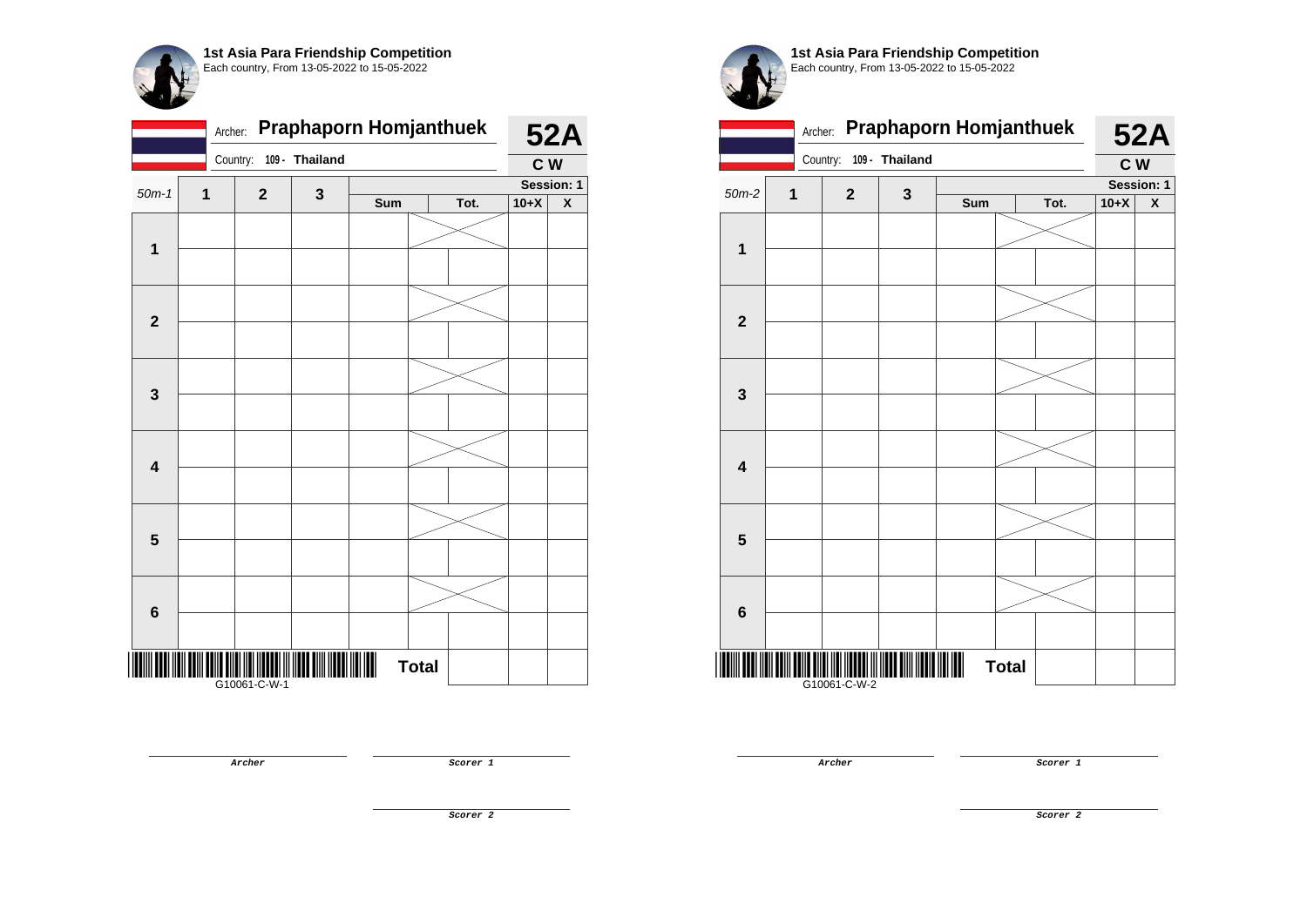

|                         | Archer: |              |                | Rhomshalee Katemongkon |              |      |        | <b>53A</b>         |
|-------------------------|---------|--------------|----------------|------------------------|--------------|------|--------|--------------------|
|                         |         | Country:     | 109 - Thailand |                        |              |      | C W    |                    |
| $50m-1$                 | 1       | $\mathbf 2$  | 3              |                        |              |      |        | Session: 1         |
|                         |         |              |                | Sum                    |              | Tot. | $10+X$ | $\pmb{\mathsf{X}}$ |
|                         |         |              |                |                        |              |      |        |                    |
| $\mathbf 1$             |         |              |                |                        |              |      |        |                    |
|                         |         |              |                |                        |              |      |        |                    |
|                         |         |              |                |                        |              |      |        |                    |
| $\overline{\mathbf{2}}$ |         |              |                |                        |              |      |        |                    |
|                         |         |              |                |                        |              |      |        |                    |
|                         |         |              |                |                        |              |      |        |                    |
|                         |         |              |                |                        |              |      |        |                    |
| $\mathbf 3$             |         |              |                |                        |              |      |        |                    |
|                         |         |              |                |                        |              |      |        |                    |
|                         |         |              |                |                        |              |      |        |                    |
| $\overline{\mathbf{4}}$ |         |              |                |                        |              |      |        |                    |
|                         |         |              |                |                        |              |      |        |                    |
|                         |         |              |                |                        |              |      |        |                    |
| $5\phantom{1}$          |         |              |                |                        |              |      |        |                    |
|                         |         |              |                |                        |              |      |        |                    |
|                         |         |              |                |                        |              |      |        |                    |
|                         |         |              |                |                        |              |      |        |                    |
| $\bf 6$                 |         |              |                |                        |              |      |        |                    |
|                         |         |              |                |                        |              |      |        |                    |
| Ш                       |         |              |                |                        | <b>Total</b> |      |        |                    |
|                         |         | G10062-C-W-1 |                |                        |              |      |        |                    |

**1st Asia Para Friendship Competition** Each country, From 13-05-2022 to 15-05-2022

|                         | Archer:  |              | Rhomshalee Katemongkon |     | <b>53A</b>   |      |        |            |
|-------------------------|----------|--------------|------------------------|-----|--------------|------|--------|------------|
|                         | Country: |              | 109 - Thailand         |     |              |      | C W    |            |
| $50m-2$                 | 1        | $\mathbf 2$  | $\mathbf{3}$           |     |              |      |        | Session: 1 |
|                         |          |              |                        | Sum |              | Tot. | $10+X$ | X          |
| $\mathbf 1$             |          |              |                        |     |              |      |        |            |
|                         |          |              |                        |     |              |      |        |            |
|                         |          |              |                        |     |              |      |        |            |
| $\overline{\mathbf{2}}$ |          |              |                        |     |              |      |        |            |
|                         |          |              |                        |     |              |      |        |            |
| 3                       |          |              |                        |     |              |      |        |            |
|                         |          |              |                        |     |              |      |        |            |
| $\overline{\mathbf{4}}$ |          |              |                        |     |              |      |        |            |
|                         |          |              |                        |     |              |      |        |            |
|                         |          |              |                        |     |              |      |        |            |
| 5                       |          |              |                        |     |              |      |        |            |
|                         |          |              |                        |     |              |      |        |            |
| $6\phantom{1}$          |          |              |                        |     |              |      |        |            |
|                         |          |              |                        |     |              |      |        |            |
|                         |          | G10062-C-W-2 |                        |     | <b>Total</b> |      |        |            |

**Archer Scorer 1**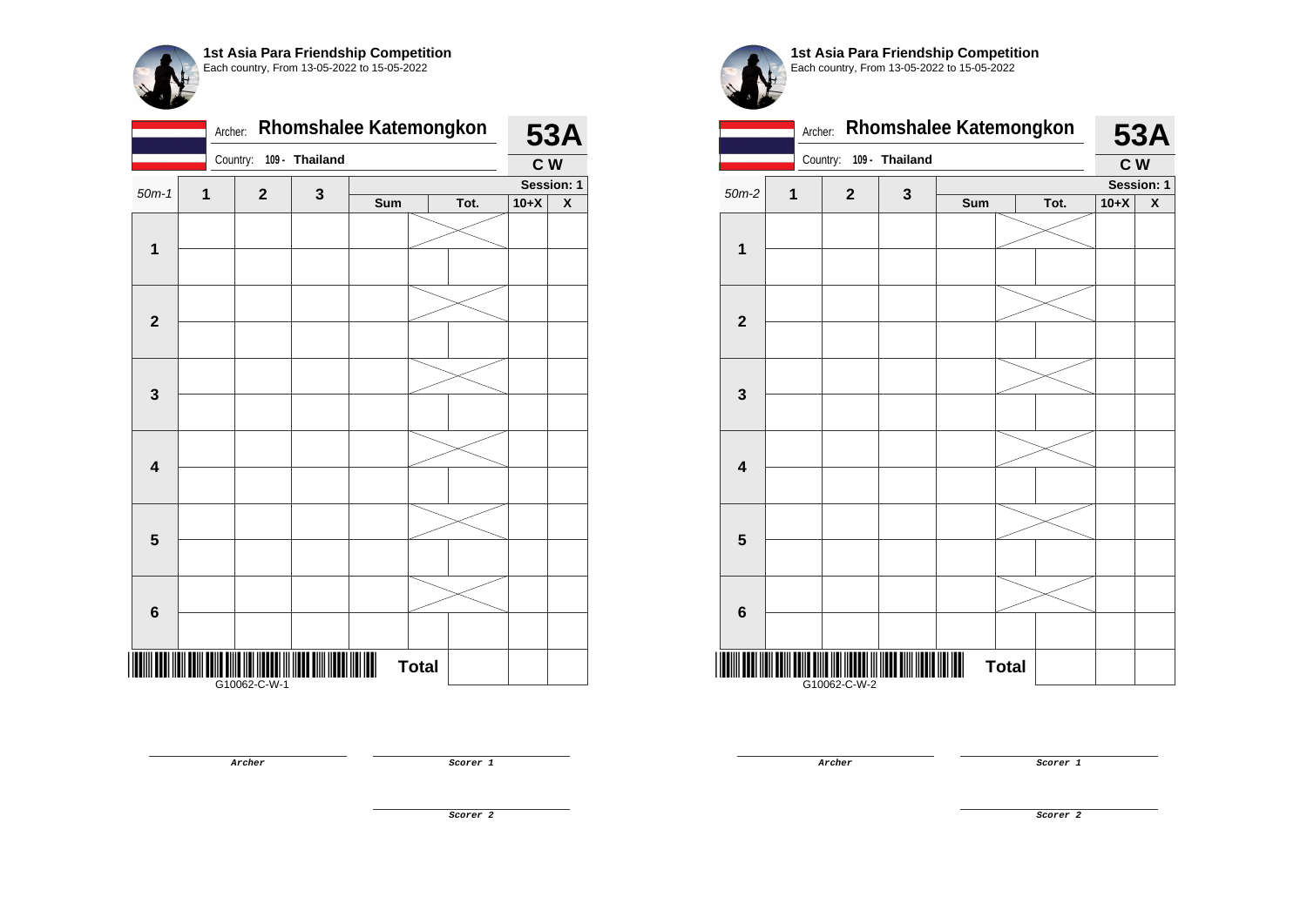|                         |   |              |                |     | Hanreuchai Netsiri |      |        | <b>28A</b>              |
|-------------------------|---|--------------|----------------|-----|--------------------|------|--------|-------------------------|
|                         |   | Country:     | 109 - Thailand |     |                    |      | R M    |                         |
| $70m-1$                 | 1 | $\mathbf{2}$ | 3              |     |                    |      |        | Session: 1              |
|                         |   |              |                | Sum |                    | Tot. | $10+X$ | $\overline{\textbf{X}}$ |
|                         |   |              |                |     |                    |      |        |                         |
| $\mathbf{1}$            |   |              |                |     |                    |      |        |                         |
|                         |   |              |                |     |                    |      |        |                         |
|                         |   |              |                |     |                    |      |        |                         |
| $\mathbf{2}$            |   |              |                |     |                    |      |        |                         |
|                         |   |              |                |     |                    |      |        |                         |
| $\mathbf{3}$            |   |              |                |     |                    |      |        |                         |
|                         |   |              |                |     |                    |      |        |                         |
|                         |   |              |                |     |                    |      |        |                         |
| $\overline{\mathbf{4}}$ |   |              |                |     |                    |      |        |                         |
|                         |   |              |                |     |                    |      |        |                         |
|                         |   |              |                |     |                    |      |        |                         |
| $5\phantom{1}$          |   |              |                |     |                    |      |        |                         |
|                         |   |              |                |     |                    |      |        |                         |
|                         |   |              |                |     |                    |      |        |                         |
| 6                       |   |              |                |     |                    |      |        |                         |
|                         |   |              |                |     |                    |      |        |                         |
|                         |   | G10056-R-M-1 |                |     | <b>Total</b>       |      |        |                         |



**1st Asia Para Friendship Competition** Each country, From 13-05-2022 to 15-05-2022

|                         | Archer: |                         | Hanreuchai Netsiri |     |              |      |        | <b>28A</b> |
|-------------------------|---------|-------------------------|--------------------|-----|--------------|------|--------|------------|
|                         |         | Country: 109 - Thailand |                    |     |              |      | R M    |            |
| 70m-2                   | 1       | $\mathbf{2}$            | $\mathbf{3}$       |     |              |      |        | Session: 1 |
|                         |         |                         |                    | Sum |              | Tot. | $10+X$ | X          |
| 1                       |         |                         |                    |     |              |      |        |            |
|                         |         |                         |                    |     |              |      |        |            |
|                         |         |                         |                    |     |              |      |        |            |
| $\overline{\mathbf{2}}$ |         |                         |                    |     |              |      |        |            |
|                         |         |                         |                    |     |              |      |        |            |
| $\mathbf{3}$            |         |                         |                    |     |              |      |        |            |
|                         |         |                         |                    |     |              |      |        |            |
| $\overline{\mathbf{4}}$ |         |                         |                    |     |              |      |        |            |
|                         |         |                         |                    |     |              |      |        |            |
| 5                       |         |                         |                    |     |              |      |        |            |
|                         |         |                         |                    |     |              |      |        |            |
| $6\phantom{1}6$         |         |                         |                    |     |              |      |        |            |
|                         |         | G10056-R-M-2            |                    |     | <b>Total</b> |      |        |            |

**Archer Scorer 1** 

**Scorer 2**

**Archer Scorer 1**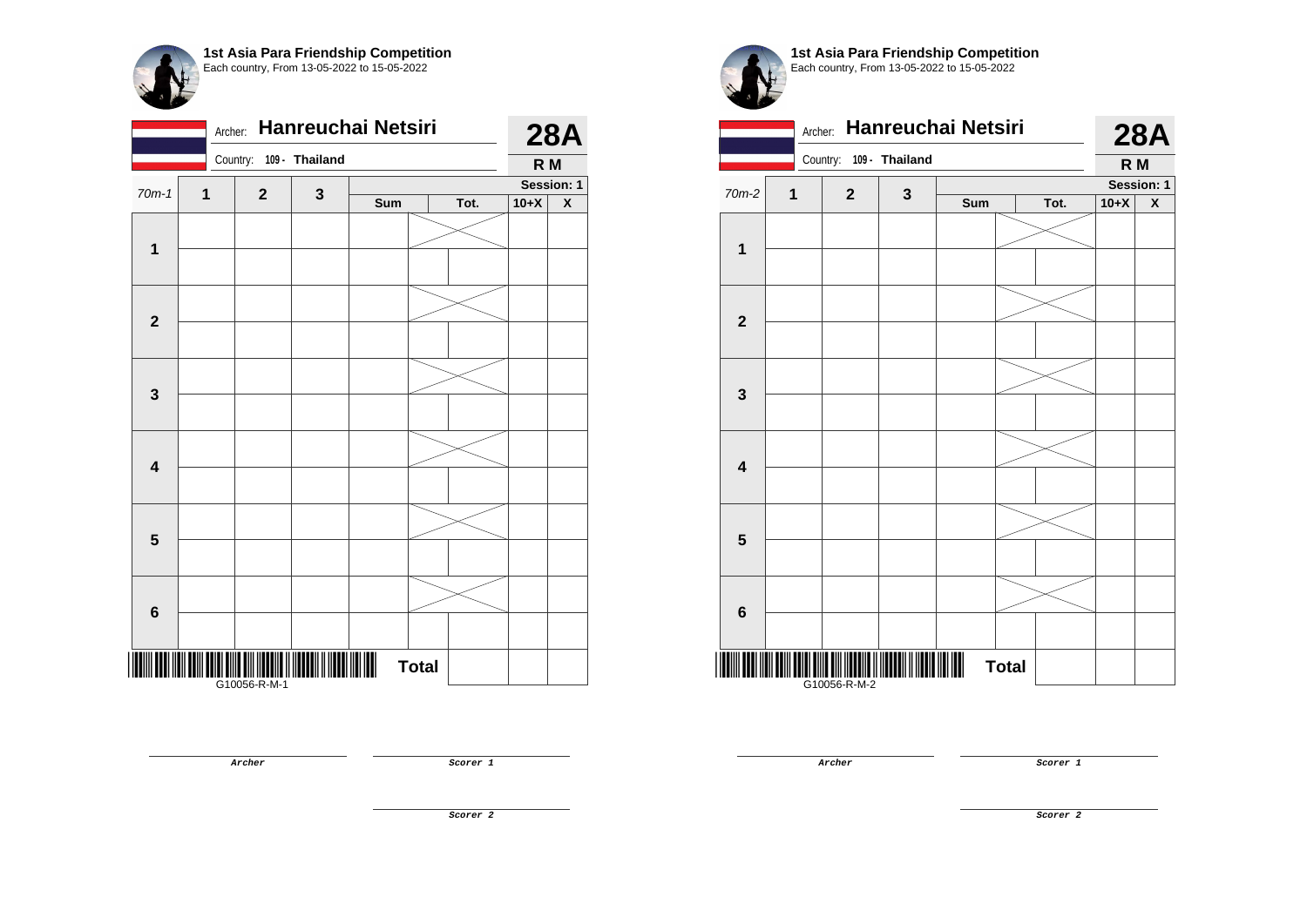

| <b>Paitoon Pimpisan</b><br>Archer: |   |              |                |     |              |      | <b>29A</b> |                    |
|------------------------------------|---|--------------|----------------|-----|--------------|------|------------|--------------------|
|                                    |   | Country:     | 109 - Thailand |     |              |      | R M        |                    |
| $70m-1$                            | 1 | $\mathbf 2$  | 3              |     |              |      |            | Session: 1         |
|                                    |   |              |                | Sum |              | Tot. | $10+X$     | $\pmb{\mathsf{X}}$ |
|                                    |   |              |                |     |              |      |            |                    |
| $\mathbf{1}$                       |   |              |                |     |              |      |            |                    |
|                                    |   |              |                |     |              |      |            |                    |
|                                    |   |              |                |     |              |      |            |                    |
| $\mathbf{2}$                       |   |              |                |     |              |      |            |                    |
|                                    |   |              |                |     |              |      |            |                    |
|                                    |   |              |                |     |              |      |            |                    |
| 3                                  |   |              |                |     |              |      |            |                    |
|                                    |   |              |                |     |              |      |            |                    |
|                                    |   |              |                |     |              |      |            |                    |
|                                    |   |              |                |     |              |      |            |                    |
| $\overline{\mathbf{4}}$            |   |              |                |     |              |      |            |                    |
|                                    |   |              |                |     |              |      |            |                    |
|                                    |   |              |                |     |              |      |            |                    |
| $\overline{\mathbf{5}}$            |   |              |                |     |              |      |            |                    |
|                                    |   |              |                |     |              |      |            |                    |
|                                    |   |              |                |     |              |      |            |                    |
| 6                                  |   |              |                |     |              |      |            |                    |
|                                    |   |              |                |     |              |      |            |                    |
|                                    |   |              |                |     |              |      |            |                    |
|                                    |   | G10065-R-M-1 |                | III | <b>Total</b> |      |            |                    |

|                         | <b>Paitoon Pimpisan</b><br>Archer: |              |                |     |              |      |            |                    |
|-------------------------|------------------------------------|--------------|----------------|-----|--------------|------|------------|--------------------|
|                         |                                    | Country:     | 109 - Thailand |     |              |      | R M        | <b>29A</b>         |
| 70m-2                   | 1                                  | $\mathbf{2}$ | $\mathbf{3}$   |     |              |      | Session: 1 |                    |
|                         |                                    |              |                | Sum |              | Tot. | $10+X$     | $\pmb{\mathsf{X}}$ |
| $\mathbf 1$             |                                    |              |                |     |              |      |            |                    |
|                         |                                    |              |                |     |              |      |            |                    |
|                         |                                    |              |                |     |              |      |            |                    |
| $\overline{\mathbf{2}}$ |                                    |              |                |     |              |      |            |                    |
|                         |                                    |              |                |     |              |      |            |                    |
| 3                       |                                    |              |                |     |              |      |            |                    |
|                         |                                    |              |                |     |              |      |            |                    |
| $\overline{\mathbf{4}}$ |                                    |              |                |     |              |      |            |                    |
|                         |                                    |              |                |     |              |      |            |                    |
| 5                       |                                    |              |                |     |              |      |            |                    |
|                         |                                    |              |                |     |              |      |            |                    |
| $6\phantom{1}$          |                                    |              |                |     |              |      |            |                    |
|                         |                                    | G10065-R-M-2 |                |     | <b>Total</b> |      |            |                    |

**Archer Scorer 1** 

**Archer Scorer 1**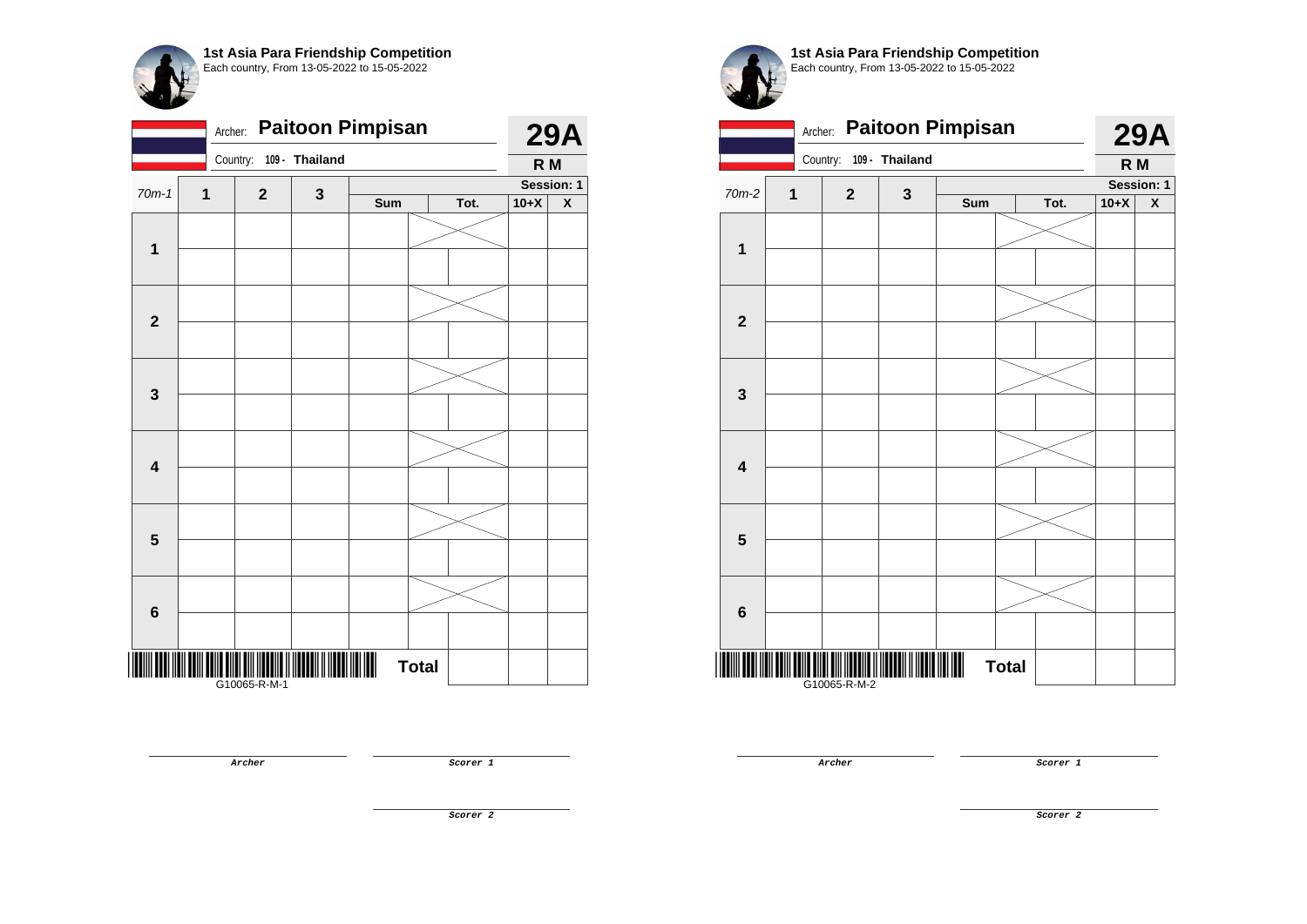

|                         | <b>Pornchai Phimthong</b><br>Archer: |              |                |     |              |      |        | <b>30A</b>              |  |
|-------------------------|--------------------------------------|--------------|----------------|-----|--------------|------|--------|-------------------------|--|
|                         |                                      | Country:     | 109 - Thailand |     |              |      | R M    |                         |  |
| $70m-1$                 | 1                                    | $\mathbf 2$  | 3              |     |              |      |        | Session: 1              |  |
|                         |                                      |              |                | Sum |              | Tot. | $10+X$ | $\overline{\textbf{X}}$ |  |
|                         |                                      |              |                |     |              |      |        |                         |  |
| $\mathbf{1}$            |                                      |              |                |     |              |      |        |                         |  |
|                         |                                      |              |                |     |              |      |        |                         |  |
|                         |                                      |              |                |     |              |      |        |                         |  |
| $\mathbf{2}$            |                                      |              |                |     |              |      |        |                         |  |
|                         |                                      |              |                |     |              |      |        |                         |  |
|                         |                                      |              |                |     |              |      |        |                         |  |
|                         |                                      |              |                |     |              |      |        |                         |  |
| $\mathbf 3$             |                                      |              |                |     |              |      |        |                         |  |
|                         |                                      |              |                |     |              |      |        |                         |  |
|                         |                                      |              |                |     |              |      |        |                         |  |
| $\overline{\mathbf{4}}$ |                                      |              |                |     |              |      |        |                         |  |
|                         |                                      |              |                |     |              |      |        |                         |  |
|                         |                                      |              |                |     |              |      |        |                         |  |
| $\overline{\mathbf{5}}$ |                                      |              |                |     |              |      |        |                         |  |
|                         |                                      |              |                |     |              |      |        |                         |  |
|                         |                                      |              |                |     |              |      |        |                         |  |
|                         |                                      |              |                |     |              |      |        |                         |  |
| $6\phantom{1}$          |                                      |              |                |     |              |      |        |                         |  |
|                         |                                      |              |                |     |              |      |        |                         |  |
|                         |                                      |              |                |     | <b>Total</b> |      |        |                         |  |
|                         |                                      | G10057-R-M-1 |                |     |              |      |        |                         |  |

**1st Asia Para Friendship Competition** Each country, From 13-05-2022 to 15-05-2022

|                         | Archer: | <b>Pornchai Phimthong</b> |             | <b>30A</b> |              |            |                |                    |
|-------------------------|---------|---------------------------|-------------|------------|--------------|------------|----------------|--------------------|
|                         |         | Country: 109 - Thailand   |             |            |              |            | R <sub>M</sub> |                    |
| $70m-2$                 | 1       | $\mathbf{2}$              | $\mathbf 3$ |            |              | Session: 1 |                |                    |
|                         |         |                           |             | Sum        |              | Tot.       | $10+X$         | $\pmb{\mathsf{X}}$ |
|                         |         |                           |             |            |              |            |                |                    |
| 1                       |         |                           |             |            |              |            |                |                    |
|                         |         |                           |             |            |              |            |                |                    |
| $\overline{2}$          |         |                           |             |            |              |            |                |                    |
|                         |         |                           |             |            |              |            |                |                    |
| 3                       |         |                           |             |            |              |            |                |                    |
| $\overline{\mathbf{4}}$ |         |                           |             |            |              |            |                |                    |
|                         |         |                           |             |            |              |            |                |                    |
| 5                       |         |                           |             |            |              |            |                |                    |
|                         |         |                           |             |            |              |            |                |                    |
|                         |         |                           |             |            |              |            |                |                    |
| $6\phantom{1}$          |         |                           |             |            |              |            |                |                    |
| ║║                      |         | G10057-R-M-2              |             |            | <b>Total</b> |            |                |                    |

**Archer Scorer 1** 

**Scorer 2**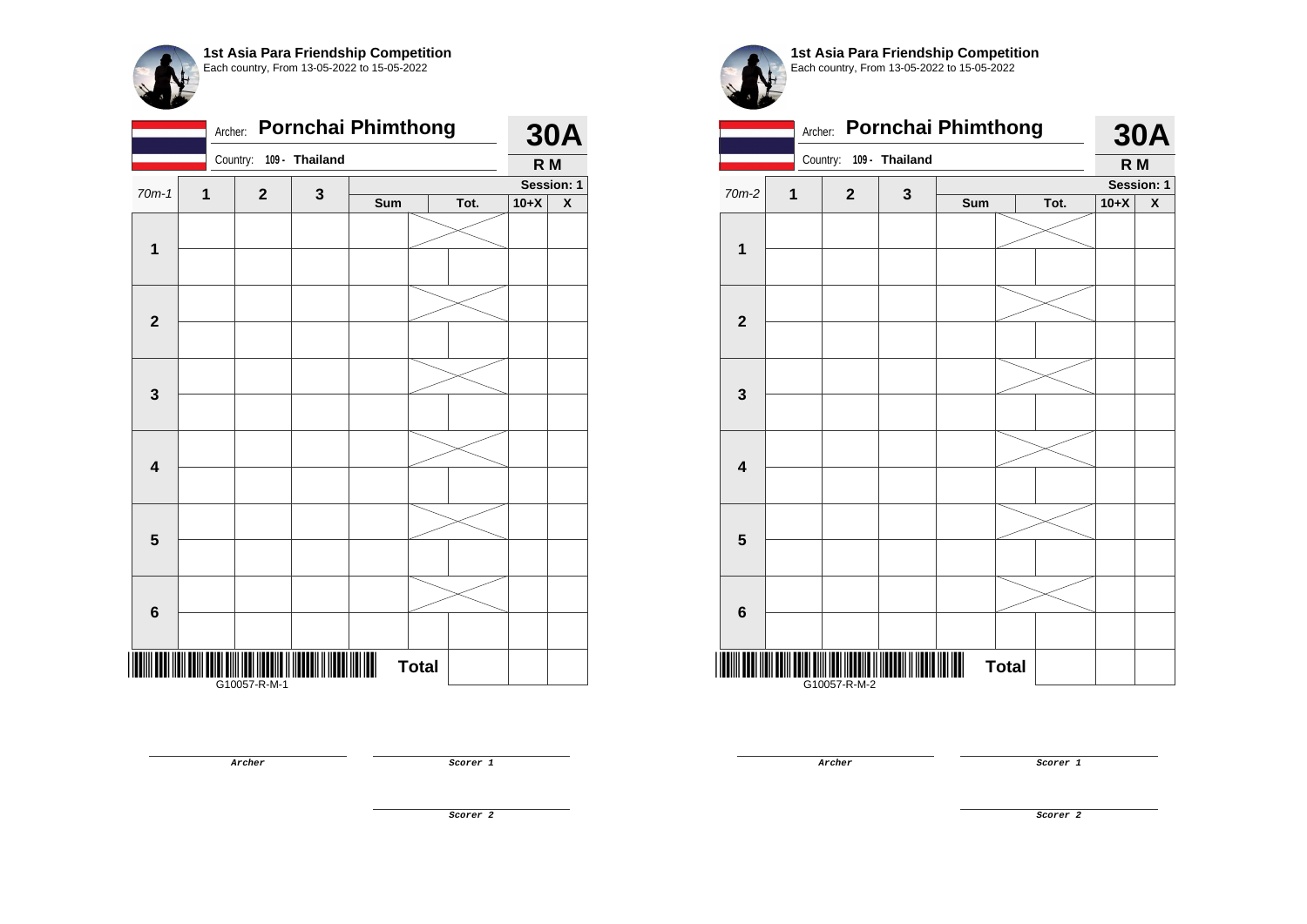| 1st Asia Para Friendship Competition<br>Each country, From 13-05-2022 to 15-05-2022 |  |  |  |  |  |  |  |  |  |  |
|-------------------------------------------------------------------------------------|--|--|--|--|--|--|--|--|--|--|
| Archer: Phattharaphon Pattawaeo<br>109 - Thailand<br>Country:                       |  |  |  |  |  |  |  |  |  |  |
| $70m-1$<br>2<br>1<br>3                                                              |  |  |  |  |  |  |  |  |  |  |
| Sum<br>Tot.                                                                         |  |  |  |  |  |  |  |  |  |  |

| Tot.<br>X<br>Sum<br>$\mathbf{1}$<br>$\mathbf{2}$                 | $70m-1$ | $\overline{1}$ |              |   |  |        | <b>Session: 1</b> |
|------------------------------------------------------------------|---------|----------------|--------------|---|--|--------|-------------------|
|                                                                  |         |                | $\mathbf{2}$ | 3 |  | $10+X$ |                   |
|                                                                  |         |                |              |   |  |        |                   |
|                                                                  |         |                |              |   |  |        |                   |
|                                                                  |         |                |              |   |  |        |                   |
|                                                                  |         |                |              |   |  |        |                   |
|                                                                  |         |                |              |   |  |        |                   |
|                                                                  |         |                |              |   |  |        |                   |
|                                                                  |         |                |              |   |  |        |                   |
|                                                                  |         |                |              |   |  |        |                   |
|                                                                  |         |                |              |   |  |        |                   |
| $\mathbf 3$                                                      |         |                |              |   |  |        |                   |
|                                                                  |         |                |              |   |  |        |                   |
|                                                                  |         |                |              |   |  |        |                   |
| $\overline{\mathbf{4}}$                                          |         |                |              |   |  |        |                   |
|                                                                  |         |                |              |   |  |        |                   |
|                                                                  |         |                |              |   |  |        |                   |
|                                                                  |         |                |              |   |  |        |                   |
| $\overline{\mathbf{5}}$                                          |         |                |              |   |  |        |                   |
|                                                                  |         |                |              |   |  |        |                   |
|                                                                  |         |                |              |   |  |        |                   |
|                                                                  |         |                |              |   |  |        |                   |
| $\bf 6$                                                          |         |                |              |   |  |        |                   |
|                                                                  |         |                |              |   |  |        |                   |
| $\begin{array}{c} \hline \textbf{m} \end{array}$<br><b>Total</b> |         |                |              |   |  |        |                   |
|                                                                  |         |                |              |   |  |        |                   |

|                         | Archer: |                |                | <b>Phattharaphon Pattawaeo</b> |              |      |        | <b>31A</b> |
|-------------------------|---------|----------------|----------------|--------------------------------|--------------|------|--------|------------|
|                         |         | Country:       | 109 - Thailand |                                |              |      | R W    |            |
| 70m-2                   | 1       | $\overline{2}$ | $\mathbf{3}$   |                                |              |      |        | Session: 1 |
|                         |         |                |                | Sum                            |              | Tot. | $10+X$ | X          |
| 1                       |         |                |                |                                |              |      |        |            |
|                         |         |                |                |                                |              |      |        |            |
| $\mathbf{2}$            |         |                |                |                                |              |      |        |            |
|                         |         |                |                |                                |              |      |        |            |
|                         |         |                |                |                                |              |      |        |            |
| 3                       |         |                |                |                                |              |      |        |            |
|                         |         |                |                |                                |              |      |        |            |
| $\overline{\mathbf{4}}$ |         |                |                |                                |              |      |        |            |
|                         |         |                |                |                                |              |      |        |            |
| 5                       |         |                |                |                                |              |      |        |            |
|                         |         |                |                |                                |              |      |        |            |
| 6                       |         |                |                |                                |              |      |        |            |
|                         |         | G10058-R-W-2   |                |                                | <b>Total</b> |      |        |            |

**Archer Scorer 1** 

**31A R W**

**Archer Scorer 1** 

**Scorer 2**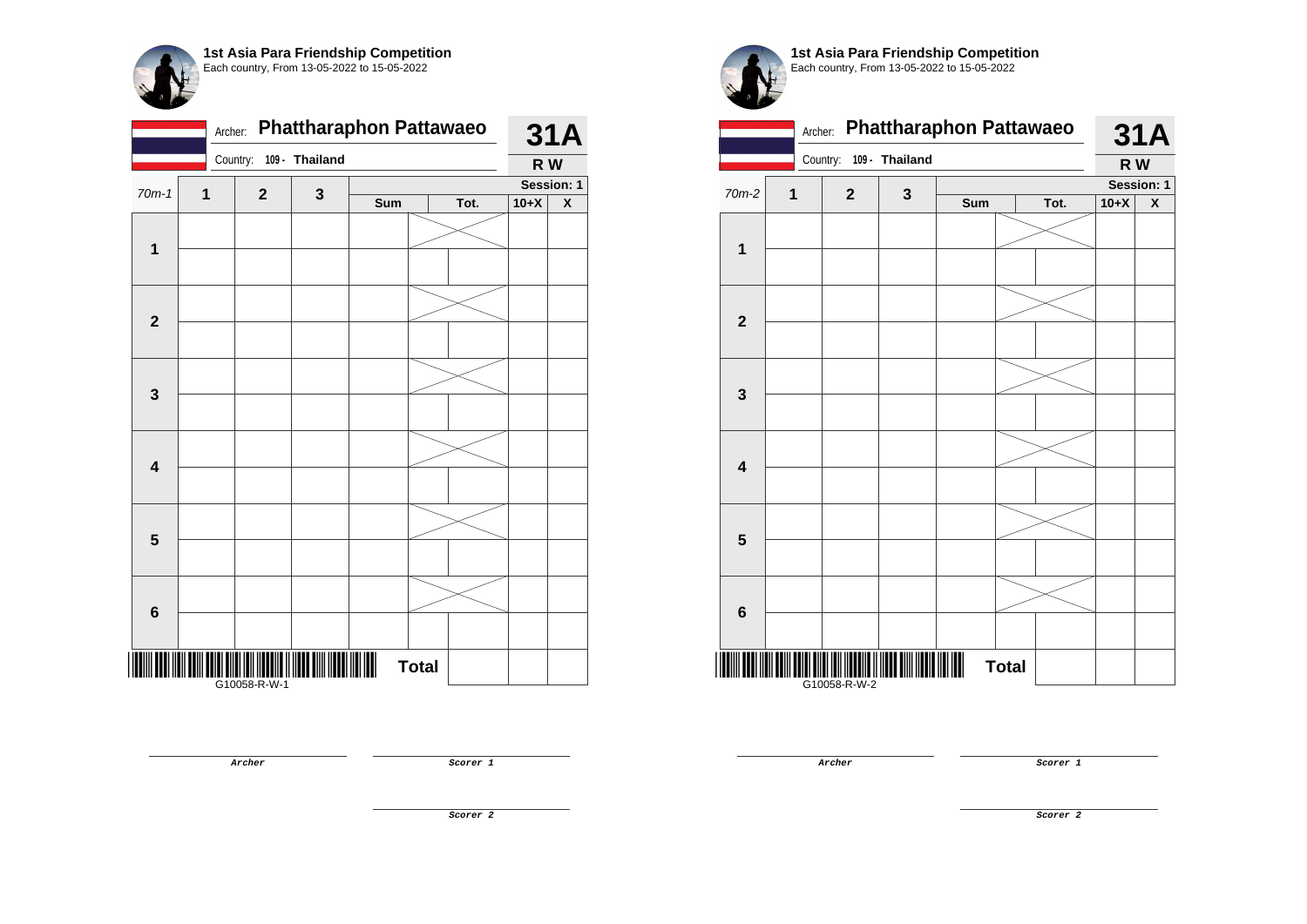

|                         | <b>Tpat Chatyotsakorn</b><br>Archer: |              |                |     |              |      |        |            |
|-------------------------|--------------------------------------|--------------|----------------|-----|--------------|------|--------|------------|
|                         |                                      | Country:     | 109 - Thailand |     |              |      | R W    | <b>32A</b> |
| $70m-1$                 | $\mathbf{1}$                         | $\mathbf{2}$ | $\mathbf{3}$   |     |              |      |        | Session: 1 |
|                         |                                      |              |                | Sum |              | Tot. | $10+X$ | X          |
| $\mathbf{1}$            |                                      |              |                |     |              |      |        |            |
|                         |                                      |              |                |     |              |      |        |            |
|                         |                                      |              |                |     |              |      |        |            |
| $\mathbf{2}$            |                                      |              |                |     |              |      |        |            |
|                         |                                      |              |                |     |              |      |        |            |
| $\mathbf 3$             |                                      |              |                |     |              |      |        |            |
|                         |                                      |              |                |     |              |      |        |            |
| $\overline{\mathbf{4}}$ |                                      |              |                |     |              |      |        |            |
|                         |                                      |              |                |     |              |      |        |            |
| $\overline{\mathbf{5}}$ |                                      |              |                |     |              |      |        |            |
|                         |                                      |              |                |     |              |      |        |            |
| 6                       |                                      |              |                |     |              |      |        |            |
|                         |                                      |              |                |     |              |      |        |            |
|                         |                                      | G10066-R-W-1 |                |     | <b>Total</b> |      |        |            |



|                         | <b>Tpat Chatyotsakorn</b><br>Archer: |              |                |     |              |            |        |            |
|-------------------------|--------------------------------------|--------------|----------------|-----|--------------|------------|--------|------------|
|                         |                                      | Country:     | 109 - Thailand |     |              |            | R W    | <b>32A</b> |
| 70m-2                   | 1                                    | $\mathbf{2}$ | $\mathbf{3}$   |     |              | Session: 1 |        |            |
|                         |                                      |              |                | Sum |              | Tot.       | $10+X$ | X          |
| $\mathbf{1}$            |                                      |              |                |     |              |            |        |            |
|                         |                                      |              |                |     |              |            |        |            |
|                         |                                      |              |                |     |              |            |        |            |
| $\mathbf{2}$            |                                      |              |                |     |              |            |        |            |
|                         |                                      |              |                |     |              |            |        |            |
| 3                       |                                      |              |                |     |              |            |        |            |
| $\overline{\mathbf{4}}$ |                                      |              |                |     |              |            |        |            |
|                         |                                      |              |                |     |              |            |        |            |
| 5                       |                                      |              |                |     |              |            |        |            |
|                         |                                      |              |                |     |              |            |        |            |
|                         |                                      |              |                |     |              |            |        |            |
| $6\phantom{1}$          |                                      |              |                |     |              |            |        |            |
|                         |                                      |              |                |     | <b>Total</b> |            |        |            |
|                         |                                      | G10066-R-W-2 |                |     |              |            |        |            |

**Archer Scorer 1** 

**Archer Scorer 1** 

**Scorer 2**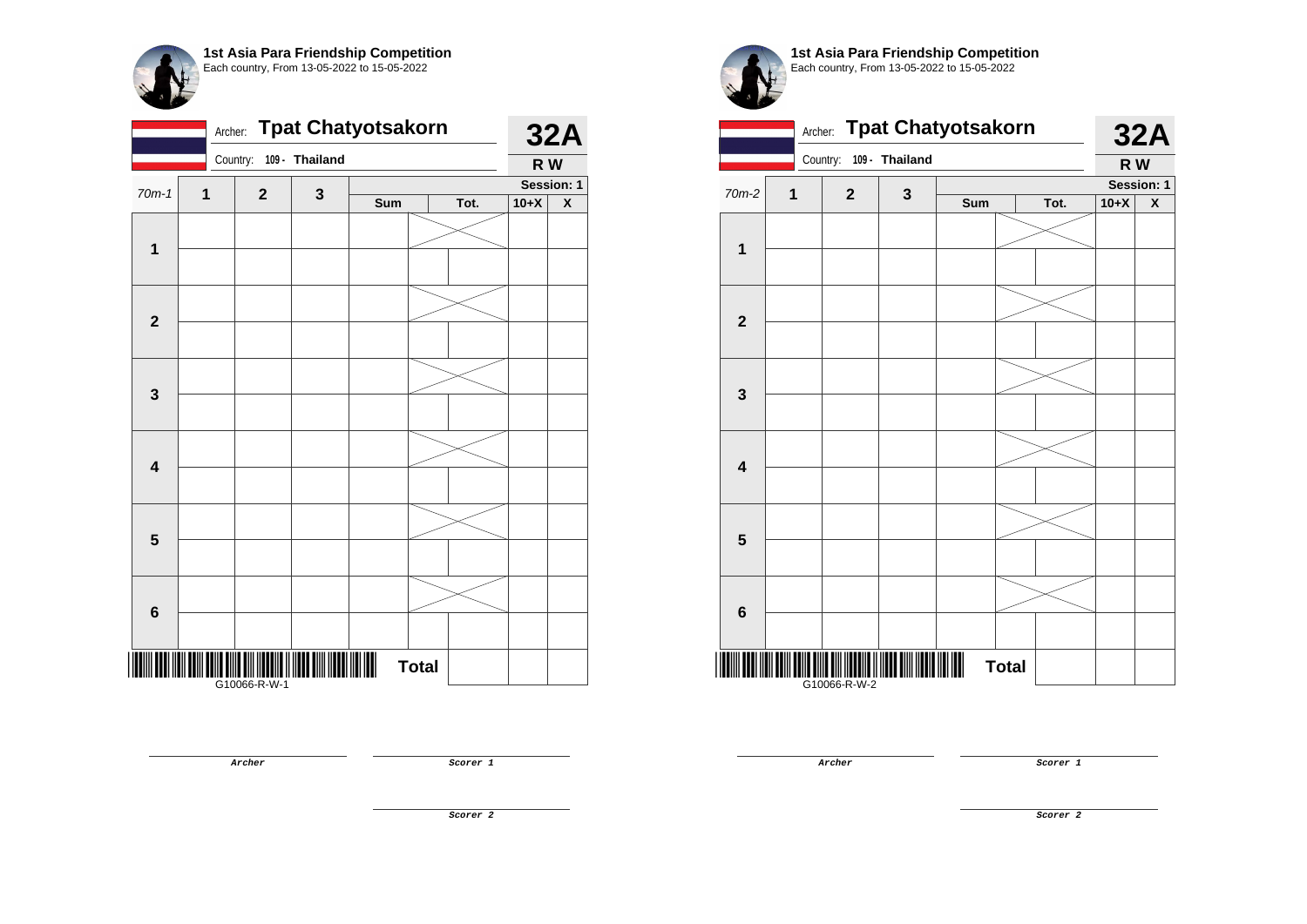

|                         | <b>Numpol Thongpusawan</b><br>Archer: |               |                |     |              |      |             | <b>70A</b>              |
|-------------------------|---------------------------------------|---------------|----------------|-----|--------------|------|-------------|-------------------------|
|                         |                                       | Country:      | 109 - Thailand |     |              |      | <b>W1 M</b> |                         |
| $50m-1$                 | 1                                     | $\mathbf 2$   | 3              |     |              |      |             | Session: 1              |
|                         |                                       |               |                | Sum |              | Tot. | $10+X$      | $\overline{\textbf{X}}$ |
|                         |                                       |               |                |     |              |      |             |                         |
| $\mathbf 1$             |                                       |               |                |     |              |      |             |                         |
|                         |                                       |               |                |     |              |      |             |                         |
|                         |                                       |               |                |     |              |      |             |                         |
| $\mathbf{2}$            |                                       |               |                |     |              |      |             |                         |
|                         |                                       |               |                |     |              |      |             |                         |
|                         |                                       |               |                |     |              |      |             |                         |
| $\mathbf 3$             |                                       |               |                |     |              |      |             |                         |
|                         |                                       |               |                |     |              |      |             |                         |
|                         |                                       |               |                |     |              |      |             |                         |
|                         |                                       |               |                |     |              |      |             |                         |
| $\overline{\mathbf{4}}$ |                                       |               |                |     |              |      |             |                         |
|                         |                                       |               |                |     |              |      |             |                         |
|                         |                                       |               |                |     |              |      |             |                         |
| $\overline{\mathbf{5}}$ |                                       |               |                |     |              |      |             |                         |
|                         |                                       |               |                |     |              |      |             |                         |
|                         |                                       |               |                |     |              |      |             |                         |
| $\bf 6$                 |                                       |               |                |     |              |      |             |                         |
|                         |                                       |               |                |     |              |      |             |                         |
|                         |                                       |               |                |     |              |      |             |                         |
|                         |                                       | G10069-W1-M-1 |                |     | <b>Total</b> |      |             |                         |

|                         | <b>Numpol Thongpusawan</b> | <b>70A</b>     |                |     |              |      |             |                    |
|-------------------------|----------------------------|----------------|----------------|-----|--------------|------|-------------|--------------------|
|                         |                            | Country:       | 109 - Thailand |     |              |      | <b>W1 M</b> |                    |
| $50m-2$                 | 1                          | $\overline{2}$ | 3              |     |              |      | Session: 1  |                    |
|                         |                            |                |                | Sum |              | Tot. | $10+X$      | $\pmb{\mathsf{X}}$ |
|                         |                            |                |                |     |              |      |             |                    |
| 1                       |                            |                |                |     |              |      |             |                    |
|                         |                            |                |                |     |              |      |             |                    |
| $\mathbf{2}$            |                            |                |                |     |              |      |             |                    |
|                         |                            |                |                |     |              |      |             |                    |
| 3                       |                            |                |                |     |              |      |             |                    |
|                         |                            |                |                |     |              |      |             |                    |
| $\overline{\mathbf{4}}$ |                            |                |                |     |              |      |             |                    |
|                         |                            |                |                |     |              |      |             |                    |
| 5                       |                            |                |                |     |              |      |             |                    |
|                         |                            |                |                |     |              |      |             |                    |
|                         |                            |                |                |     |              |      |             |                    |
| $6\phantom{1}6$         |                            |                |                |     |              |      |             |                    |
|                         |                            | G10069-W1-M-2  |                |     | <b>Total</b> |      |             |                    |

**Archer Scorer 1** 

**Scorer 2**

**Archer Scorer 1**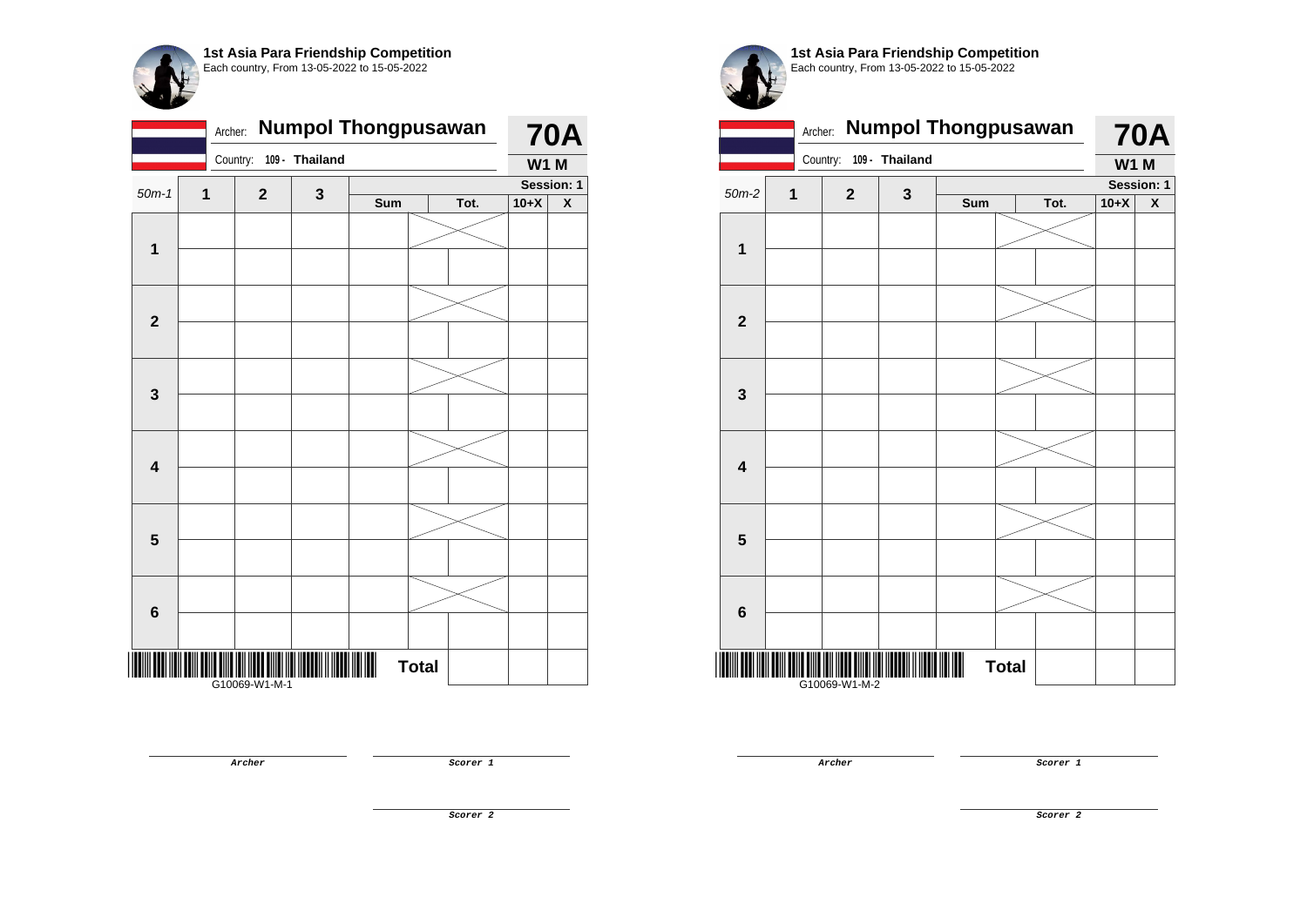|                         | <b>Surapak Kanlay</b><br>Archer: |               |                |     |              |      |             |                    |
|-------------------------|----------------------------------|---------------|----------------|-----|--------------|------|-------------|--------------------|
|                         |                                  | Country:      | 109 - Thailand |     |              |      | <b>W1 M</b> |                    |
| $50m-1$                 | 1                                | $\mathbf 2$   | 3              |     |              |      |             | Session: 1         |
|                         |                                  |               |                | Sum |              | Tot. | $10+X$      | $\pmb{\mathsf{X}}$ |
|                         |                                  |               |                |     |              |      |             |                    |
| $\mathbf{1}$            |                                  |               |                |     |              |      |             |                    |
|                         |                                  |               |                |     |              |      |             |                    |
|                         |                                  |               |                |     |              |      |             |                    |
| $\mathbf{2}$            |                                  |               |                |     |              |      |             |                    |
|                         |                                  |               |                |     |              |      |             |                    |
|                         |                                  |               |                |     |              |      |             |                    |
| $\mathbf{3}$            |                                  |               |                |     |              |      |             |                    |
|                         |                                  |               |                |     |              |      |             |                    |
|                         |                                  |               |                |     |              |      |             |                    |
| $\overline{\mathbf{4}}$ |                                  |               |                |     |              |      |             |                    |
|                         |                                  |               |                |     |              |      |             |                    |
|                         |                                  |               |                |     |              |      |             |                    |
| $\overline{\mathbf{5}}$ |                                  |               |                |     |              |      |             |                    |
|                         |                                  |               |                |     |              |      |             |                    |
|                         |                                  |               |                |     |              |      |             |                    |
| $6\phantom{1}$          |                                  |               |                |     |              |      |             |                    |
|                         |                                  |               |                |     |              |      |             |                    |
|                         |                                  |               |                |     |              |      |             |                    |
|                         |                                  | G10064-W1-M-1 |                |     | <b>Total</b> |      |             |                    |
|                         |                                  |               |                |     |              |      |             |                    |

**1st Asia Para Friendship Competition** Each country, From 13-05-2022 to 15-05-2022

| <b>Surapak Kanlay</b><br>Archer: |   |               |             |     |              |      | <b>71A</b> |                    |  |  |
|----------------------------------|---|---------------|-------------|-----|--------------|------|------------|--------------------|--|--|
| 109 - Thailand<br>Country:       |   |               |             |     |              |      |            | <b>W1 M</b>        |  |  |
| $50m-2$                          | 1 | $\mathbf{2}$  | $\mathbf 3$ |     |              |      | Session: 1 |                    |  |  |
|                                  |   |               |             | Sum |              | Tot. | $10+X$     | $\pmb{\mathsf{X}}$ |  |  |
|                                  |   |               |             |     |              |      |            |                    |  |  |
| $\mathbf 1$                      |   |               |             |     |              |      |            |                    |  |  |
|                                  |   |               |             |     |              |      |            |                    |  |  |
| $\overline{\mathbf{2}}$          |   |               |             |     |              |      |            |                    |  |  |
|                                  |   |               |             |     |              |      |            |                    |  |  |
| $\mathbf{3}$                     |   |               |             |     |              |      |            |                    |  |  |
|                                  |   |               |             |     |              |      |            |                    |  |  |
| $\overline{\mathbf{4}}$          |   |               |             |     |              |      |            |                    |  |  |
|                                  |   |               |             |     |              |      |            |                    |  |  |
| $5\phantom{.0}$                  |   |               |             |     |              |      |            |                    |  |  |
|                                  |   |               |             |     |              |      |            |                    |  |  |
| $\bf 6$                          |   |               |             |     |              |      |            |                    |  |  |
|                                  |   | G10064-W1-M-2 |             |     | <b>Total</b> |      |            |                    |  |  |

**Archer Scorer 1** 

**Archer Scorer 1** 

**Scorer 2**